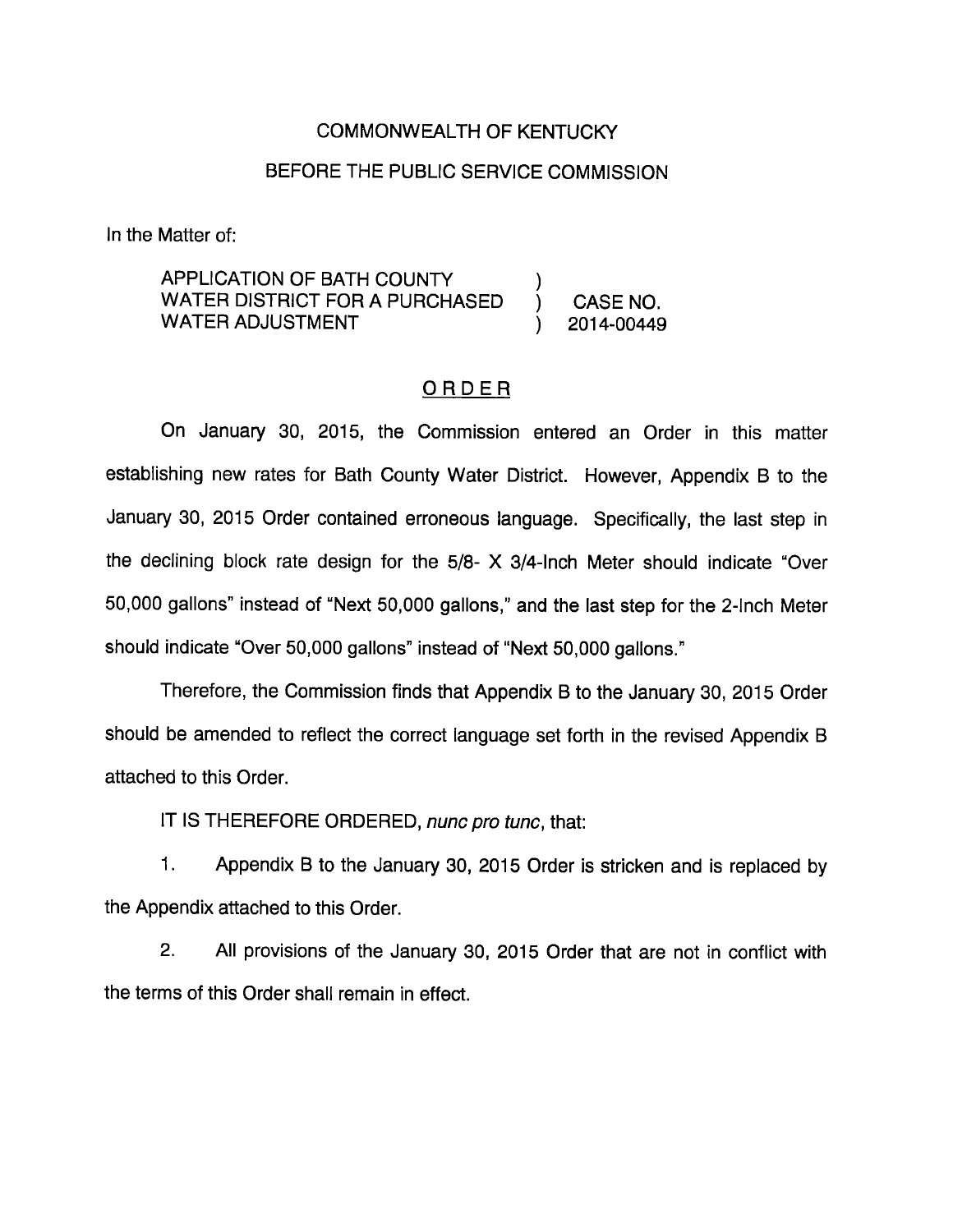By the Commission



ATTEST:

Carra D. Guemoll

Case No. 2014-00449

 $\sim$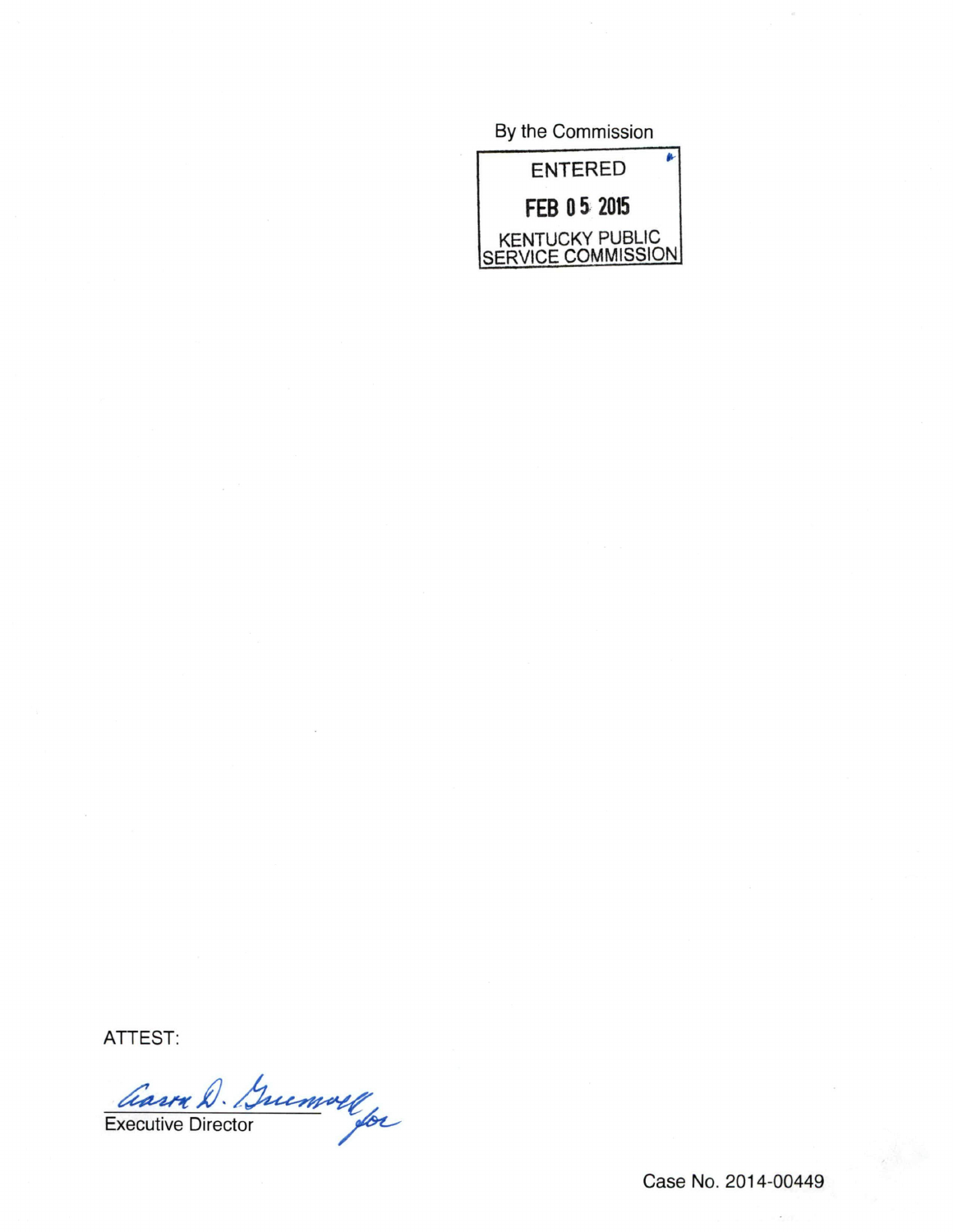### APPENDIX

# APPENDIX TO AN ORDER OF THE KENTUCKY PUBLIC SERVICE COMMISSION IN CASE NO. 2014-00449 DATED FEB 0 5 2015

The following rates and charges are prescribed for the customers in the area served by Bath County Water District. All other rates and charges not specifically mentioned herein shall remain the same as those in effect under authority of the Commission prior to the effective date of this Order.  $\mathcal{L}$ 

## RATES AND CHARGES

| $5/8$ - $\times$ 3/4-Inch Meter                                  |  |  |
|------------------------------------------------------------------|--|--|
| First 2,000 gallons                                              |  |  |
| Next 3,000 gallons                                               |  |  |
| Next 5,000 gallons                                               |  |  |
| Next 10,000 gallons                                              |  |  |
| Next 30,000 gallons                                              |  |  |
| Over 50,000 gallons                                              |  |  |
| 1-Inch Meter                                                     |  |  |
| First 10,000 gallons                                             |  |  |
| Next 10,000 gallons                                              |  |  |
| Next 30,000 gallons                                              |  |  |
| Over 50,000 gallons                                              |  |  |
| 2-Inch Meter                                                     |  |  |
| First 50,000 gallons                                             |  |  |
| Over 50,000 gallons                                              |  |  |
| <b>LEAK ADJUSTMENT RATE</b>                                      |  |  |
| <b>WHOLESALE WATER RATES:</b>                                    |  |  |
| <b>Sharpsburg Water District</b>                                 |  |  |
| City of Frenchburg                                               |  |  |
| City of Owingsville<br>Monthly Debt Service Payment<br>All Usage |  |  |
| <b>Bulk Sales</b>                                                |  |  |

| \$<br>15.76 Minimum Bill |
|--------------------------|
| 6.03 per 1,000 gallons   |
| 4.60 per 1,000 gallons   |
| 3.94 per 1,000 gallons   |
| 3.72 per 1,000 gallons   |
| 3.60 per 1,000 gallons   |

- $\mathbf{s}$ 56.85 Minimum Bill 3.94 per 1,000 gallons 3.72 per 1,000 gallons 3.60 per 1,000 gallons
- \$ 207.85 Minimum Bill 3.60 per 1,000 gallons
- \$ 2.83 per 1,000 gallons
- \$ 3.31 per 1,000 gallons
- \$ 2.86 per 1,000 gallons
- \$ 4,733.91 Minimum Bill 2.45 per 1,000 gallons
- \$ 8.39 per 1,000 gallons